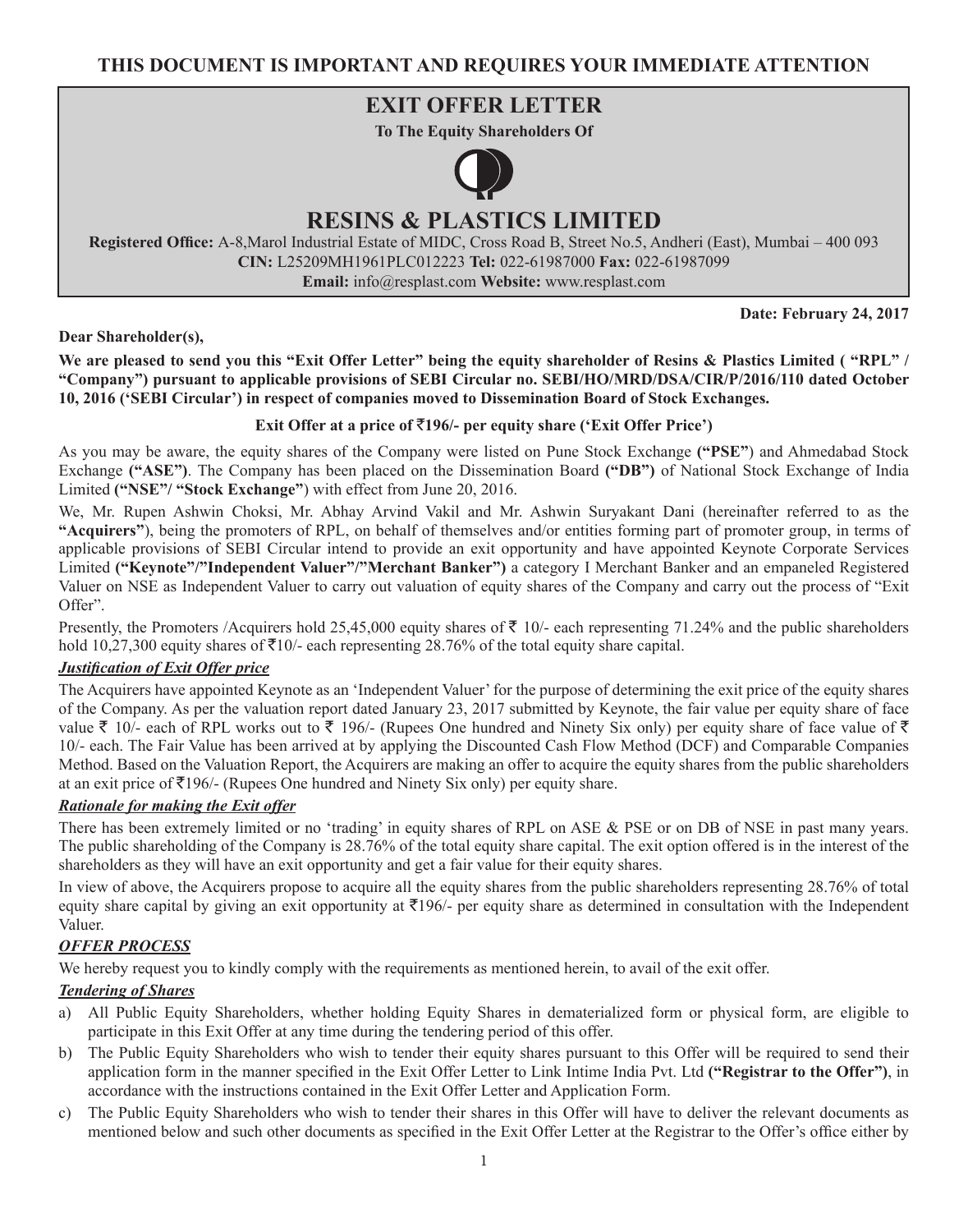hand delivery or by registered post or by courier between 10.00 a.m. and 4.00 p.m. on any Working Day during the Tendering Period. The documents should not be sent to the Merchant Banker or the Acquirers.

- d) Persons who have not received the Exit Offer Letter, may also tender their equity shares by downloading the Exit Offer Letter from the Company's Website (www.resplast.com) which would be available from five (5) days before opening of the offer.
- e) Such application should be sent to the Registrar to the Offer together with the relevant share certificate(s) and duly stamped transfer forms (if the Equity Shares are held in physical form) or a photocopy of the DP instruction slip duly acknowledged by the DP (in the case of Equity Shares held in dematerialized form) in "off-market" mode and/or such other documents as specified in the Exit Offer Letter.
- **f) Public Equity Shareholders holding Equity Shares in dematerialized form shall deliver the following documents**
	- Application Form duly completed and signed in accordance with the instructions contained therein, as per the records of the depository.
	- ii. Photocopy or counterfoil of the filled delivery instruction slip in "off-market" mode duly acknowledged by the DP for transferring the Equity Shares in the designated depository account, as per the instruction given below shall be submitted to M/s. Link Intime India Pvt. Ltd **("Registrar to the Offer")** at C-101, 247 Park, L.B.S. Marg, Vikhroli (West), Mumbai – 4000783, before the expiry of tendering period **i.e March 24, 2017**:

| <b>Depository Participant Name</b> | Keynote Capitals Limited                                     |
|------------------------------------|--------------------------------------------------------------|
| <b>DPID</b>                        | 12024300                                                     |
| <b>Client ID</b>                   | 00081679                                                     |
| <b>Account Name</b>                | RESINS & PLASTICS LTD – EXIT OFFER – OPERATED BY LINK INTIME |
| <b>Depository</b>                  | <b>CDSL</b>                                                  |

*It is the sole responsibility of the Public Equity Shareholders to ensure credit of their respective Equity Shares in the depository account above, prior to the expiry of tendering period of the offer.*

- iii. For each delivery instruction, the beneficial owner should submit a separate application form. Public Equity Shareholders having their beneficiary account in National Securities Depository Limited (NSDL) will have to use "Inter-Depository" delivery instructions slip for the purpose of crediting their equity shares in favour of the aforesaid designated depository account with CDSL. The ISIN of Equity Shares is INE422F01017. The Public Equity Shareholders who have sent their physical Equity Shares for dematerialization need to ensure that the dematerialization process is completed in sufficient time to ensure that the credit in the designated depository account is received on or before closure of the Offer.
- iv. In case of corporate shareholder, a copy of the PAN card, power of attorney, corporate authorization (including board resolution / specimen signature) and no objection certificate / tax clearance certificate from income tax authorities, as applicable.

In case the aforesaid documents have not been tendered but the Equity Shares have been transferred to the designated depository account, the Equity Shares shall be deemed to have been accepted for all Public Equity Shareholders.

## **g) Public Equity Shareholders who are holding Equity Shares in the physical form and who wish to tender their respective Equity Shares in the offer are required to submit the following**

- i. Duly completed and signed Application Form addressed to the Registrar to the Offer,
- ii. The Original Share Certificate(s),
- iii. Valid transfer deed(s), and
- iv. Such other documents as may be specified in the Application Form.

These documents shall be sent either by hand delivery on weekdays or by registered post to the Registrar to the Offer at the below mentioned address, so as to reach on or before the closure of the tendering period i.e not later than **March 24, 2017** in accordance with the instruction specified in the Exit Offer Letter and the Application Form

#### **Registrar to the Offer**

**M/s. Link Intime India Pvt. Ltd.** C-101, 247 Park, L.B.S. Marg, Vikhroli (West), Mumbai – 400 083 Tel. No. +91-22-6171 5400 Email: ruthelpdesk@linkintime.co.in Contact  $\sqrt{\ln 2}$ m: Mr. Dinesh Yadav

In case of non-receipt of the duly completed Application Form, but receipt of other documents including the original share certificates, valid share transfer deeds and PAN, prior to the Closure of the Tendering Period i.e not later than **March 24, 2017**, the Acquirers may, in their sole discretion, deem the Equity Shares to have been accepted under the Offer.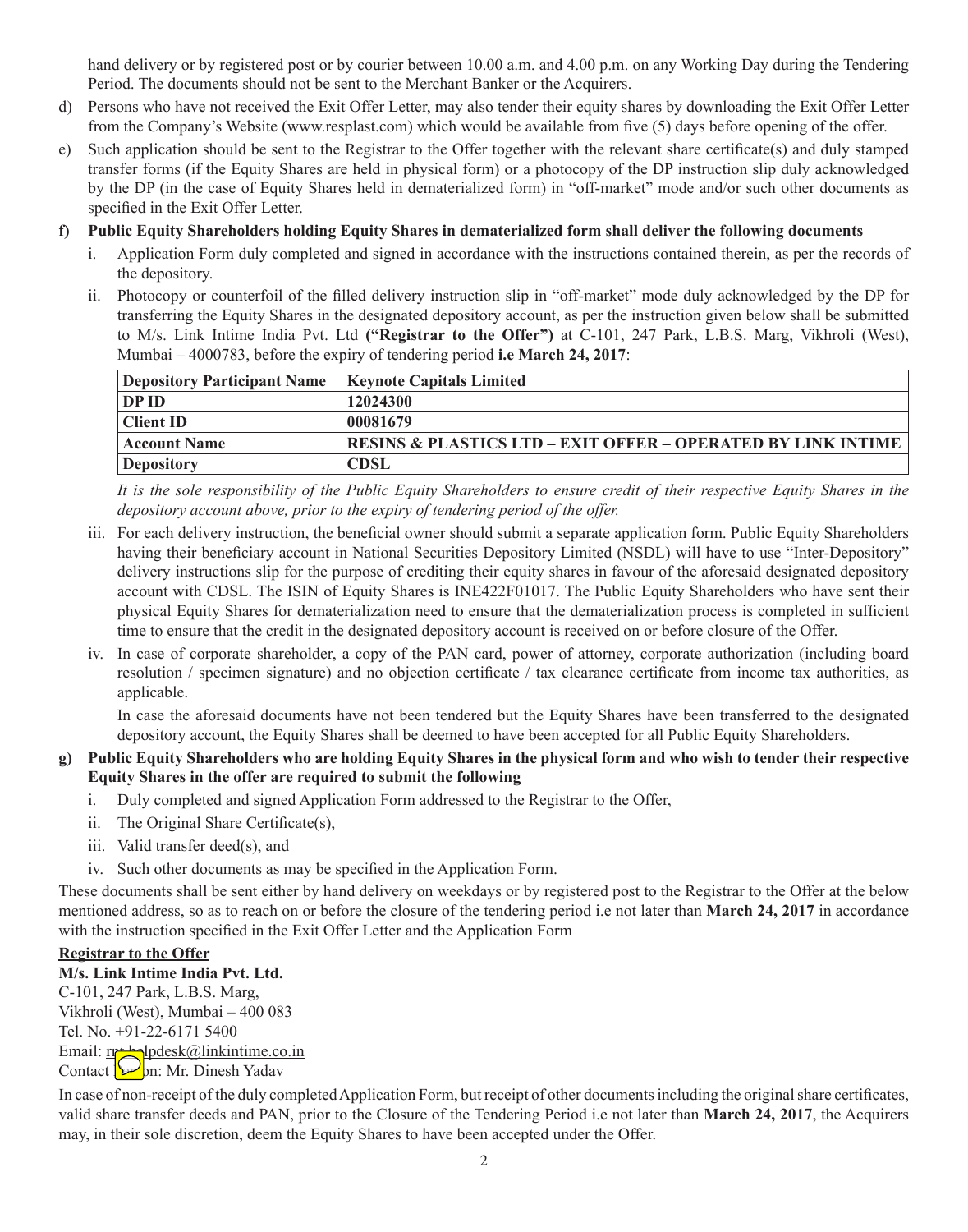## *Settlement*

The payment for accepted equity shares will be made within fifteen (15) working days from the date of closure of this offer by way of pay order/demand draft/RTGS/NEFT or any other permitted electronic mode of transfer. In case of joint holders, payments will be made in the name of the first holder.

Public Equity Shareholders who opt to receive consideration through electronic means are requested to give the authorization for electronic mode of transfer of funds in the application form, provide the Magnetic Ink Character Recognition / Indian Financial System Code of their bank branch and enclose a cancelled cheque or a photocopy of a cheque associated with the particular bank account, along with the application form.

For Public Equity Shareholders who do not opt for electronic mode of transfer, payment consideration will be made by pay orders or demand drafts payable at par at places where the address of the Public Equity Shareholder is registered and will be dispatched to the shareholder(s) by registered post.

For the purposes of electronic transfer, in case of Public Equity Shareholders opting for electronic payment of consideration and for the purposes of printing on the demand draft / pay-order for the other cases, the bank account details will be taken directly from the Depositories' database, wherever possible. A Public Equity Shareholder tendering Equity Shares in the Offer is deemed to have given consent to obtain the bank account details from the Depositories for this purpose. Only if the required details cannot be obtained from the Depositories' database will the particulars provided by the Public Equity Shareholders be used.

The Acquirers shall certify to the satisfaction of NSE that appropriate procedure has been followed for providing exit to public shareholders of the Company. Subsequently, NSE upon satisfaction shall remove the company from the dissemination board.

#### *Liability of the Promoter Post Exit Offer :*

The Acquirers of RPL on behalf of themselves and/or entities forming part of promoter entities are liable to acquire the equity shares of public shareholders who have not offered their shares under exit offer upto a period of one (1) year from the completion of the offer at the same price as determined by the Independent valuer.

The procedure for surrendering the equity shares on completion of present exit offer period would be intimated to remaining shareholders at the appropriate time.

#### *Exit Offer Period*

You may tender your application form with the accompanying documents to the Registrar to the Offer at the above mentioned address on all working days during normal working hours (excluding public holiday) from March 01, 2017 to March 24, 2017 (both days inclusive).

#### *Exit Offer Schedule*

| Date of Opening of Offer               | Friday, March 10, 2017    |
|----------------------------------------|---------------------------|
| Date of Closing of Offer               | Friday, March 24, 2017    |
| Last Date for Payment of Consideration | Wednesday, April 19, 2017 |

If you seek any clarification/information in connection with this Exit Offer Letter you may please consult the Merchant Banker to the Offer at under mentioned address.

# KEYNOTE

#### **KEYNOTE CORPORATE SERVICES LTD.**

The Ruby, 9th Floor, Senapati Bapat Marg, Dadar (W), Mumbai – 400 028. **Tel :** +91-022-30266000-10; **Fax:** + 91-022-30266088 **Contact Person:** Ms. Pooja Sanghvi **Email:** mbd@keynoteindia.net **SEBI Registration No.:** INM 000003606

Yours Sincerely,

**For and on behalf of all the entities forming part of the Promoter group of RPL**

| Sd/-                | Sd/-               | $Sd$ /-               |
|---------------------|--------------------|-----------------------|
| RUPEN ASHWIN CHOKSI | ABHAY ARVIND VAKIL | ASHWIN SURYAKANT DANI |

**Place:** Mumbai **Date:** February 24, 2017